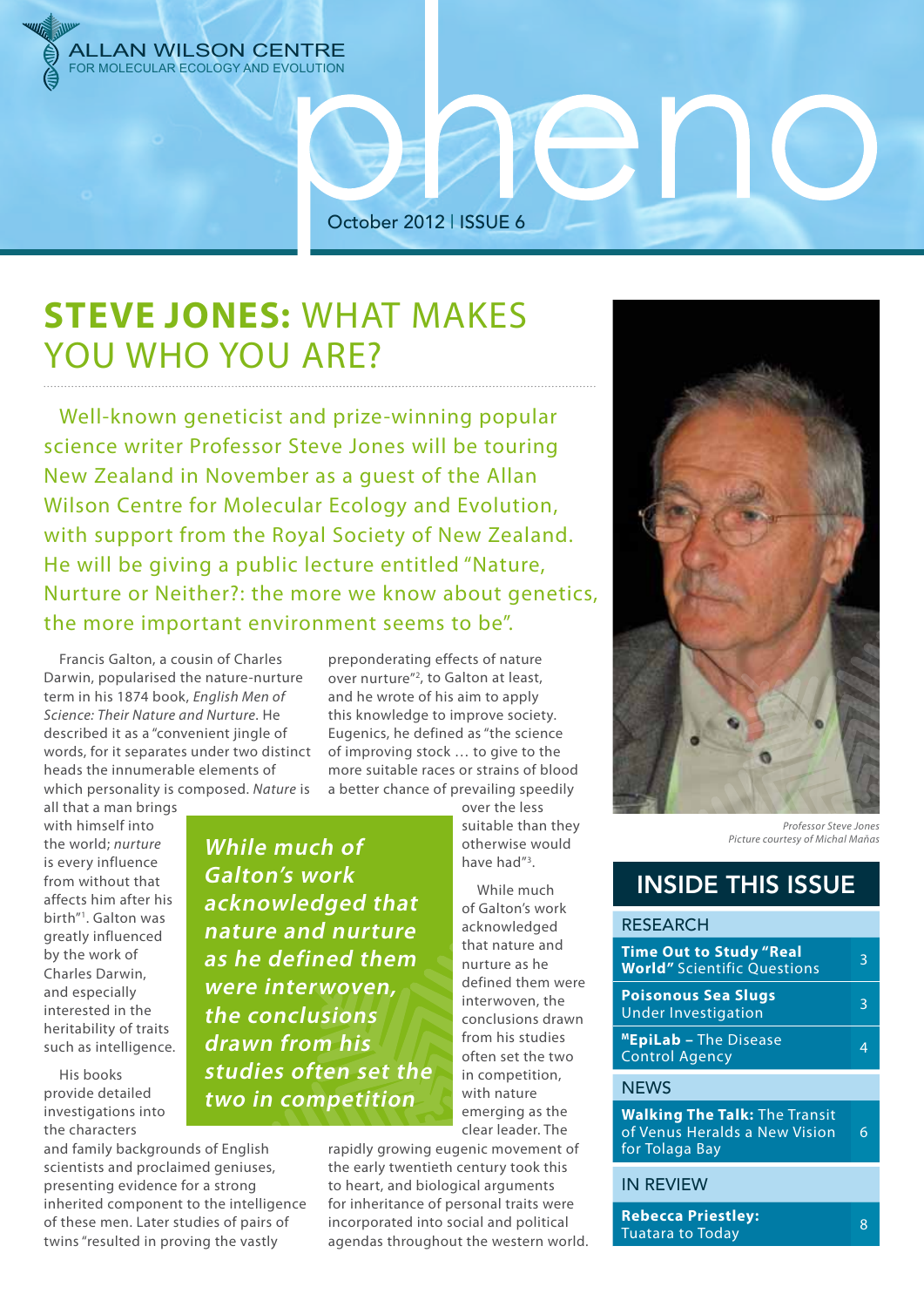#### **Inheritance of Ability**



Eugenics in practice ranged from moderate measures – for example the production of posters encouraging people to choose mates wisely - to the extremes of forced sterilisations in the US and several other countries, and the atrocities carried out by the Nazi regime in the 1930s and 1940s. The rhetoric of the eugenic movement with its calls for the elimination, by breeding out, of inborn behavioral traits such as criminality and alcoholism, was out of place in the postwar world, and popular notions of genetic determinism retreated for a couple of decades.

Not all early researchers agreed with Galton regarding "the vastly preponderating effects of nature over nurture." In 1910, Franz Boas published a landmark study entitled "Changes in Bodily Form of Descendants of Immigrants". This study found that measurements taken of Americanborn children differed from the

expected range of inheritance from their European-born immigrant parents, demonstrating that the American environment had a strong influence on growth - an example of nature and nurture factors working in combination.

In the 1970s the nature-nurture debate arose again. The "sociobiology" theory advanced by Edward O. Wilson proposed that social behaviour in humans and other animals is subject to evolution, and heritable. At this time nature-derived arguments of human behaviour were still out of favour, and Wilson's theory was controversial: his book *On Human Nature* won the Pulitzer Prize for Non-fiction in 1979, but met with much criticism from leading biologists of the day.

Attempts to separate out the relative contributions of genes and environment to personal and social traits continue to the present day, for example in twin research programmes. Galton had been quick to identify twins as an excellent

research system for studying nature and nurture, and modern twin study techniques involve large samples of both identical and fraternal twin pairs. They contrast findings from the identical twins who share all their genes, to those of fraternal twins who share about half of their genes with each other, as both types of twins share environments and experiences.

At the molecular level, advances in techniques and technologies for DNA analysis now mean that you can mailorder a copy of your own personal genome, for the bargain price of US\$4998 (www.knome.com). By contrast, the international Human Genome Project (HGP) begun in 1990 took thirteen years to complete and about \$30 billion US dollars of funding. A key finding of the HGP was that only ~1.5% of the three billion nucleotides made up the ~23 000 protein-coding genes. Vast stretches of DNA had no known function.

A second huge multinational research project, called the Encyclopedia of DNA Elements or ENCODE, launched in 2003, announced a summary of its findings in September this year. Researchers have been able to link more than 80% of the human genome sequence to a specific biological function. More then 4 million regulatory regions where proteins interact with DNA have been mapped, piling up the evidence, accumulating for some time, for highly complex geneenvironment interactions. In light of this emerging picture of our genetic material, it doesn't make much sense to consider genetic and environment factors as competing alternatives in the style of Galton's original formulation of nature and nurture.

1 F. Galton 'English Men of Science: Their Nature and Nurture' Macmillan, London 1874:12 2 F. Galton 'Inquiries into Human Faculty' Dent and Co., London 1907:217

3 F. Galton 'Inquiries into Human Faculty' Dent and Co., London 1907:17





**Seats may be reserved, and tickets purchased (for Auckland and Wellington), at** *www.royalsociety.org.nz/events*

- **Nelson:** Monday 5<sup>th</sup> November, Nelson School of Music, 6pm
- **Palmerston North:** Tuesday 6<sup>th</sup> November, Central Library, 4 the Square, 6pm
- **Dunedin:** Wednesday 7<sup>th</sup> November, St David's Lecture Theatre, University of Otago, 7pm
- **Christchurch:** Friday 9<sup>th</sup> November, CLT1/2/3, University of Canterbury, 7pm
- Wellington: Saturday 10<sup>th</sup> November, Embassy Theatre, Courtenay Place, 6pm, \$15/\$10 Royal Society members and students (with ID)
- **• Auckland:** Monday 12th November, Auckland Museum Events Centre, 6pm, \$15/\$10 Royal Society and Auckland Museum Institute members, and students (with ID)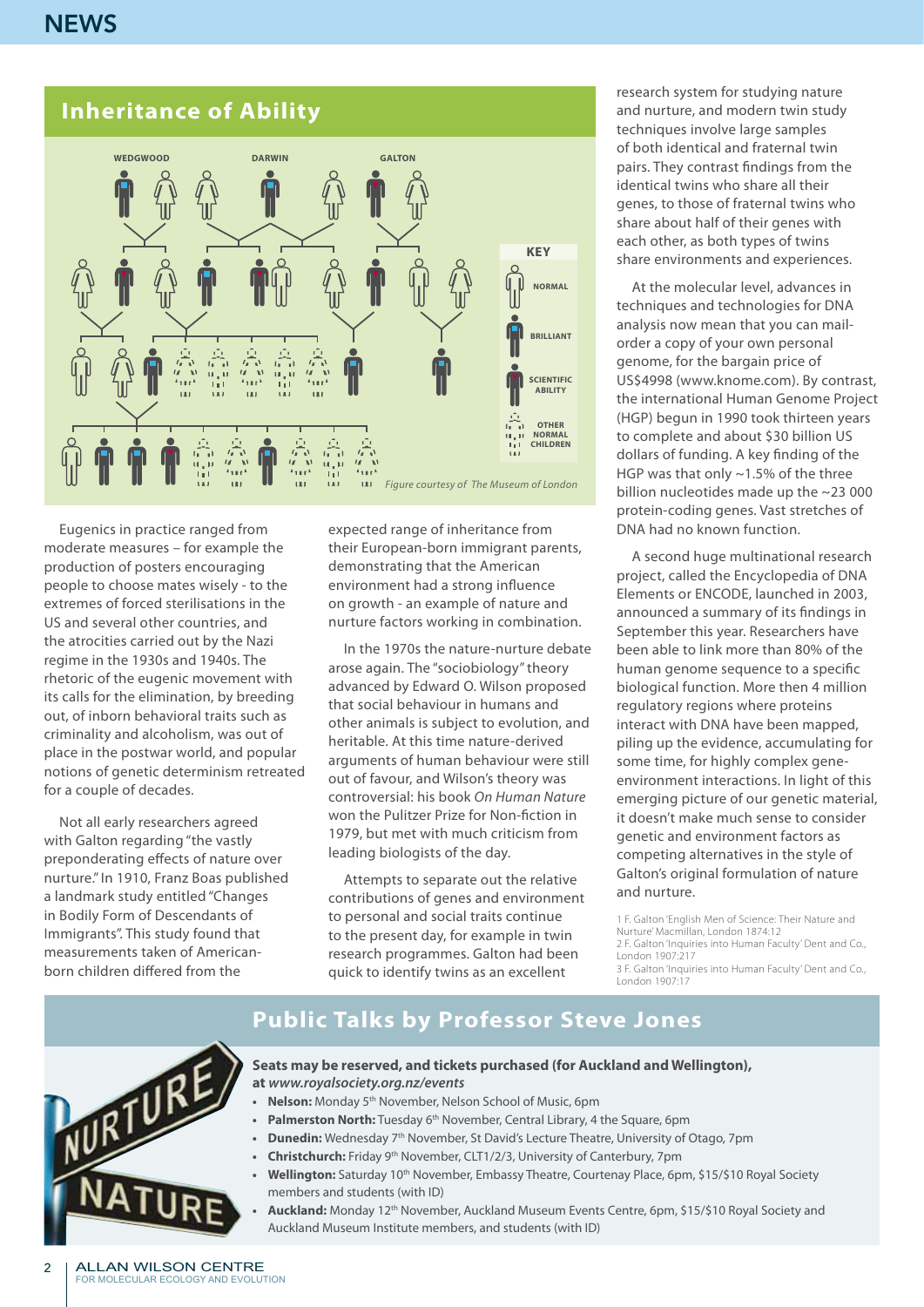# **Time out to study "real world"** scientific questions

**Matt Balm is taking time out this year from teaching at St Peter's College in Palmerston North to experience science in action as a member of the mEpiLab (Molecular Epidemiology and Public Health Laboratory) at the Hopkirk Research Institute at Massey University. In late 2011, Matt approached Professor Nigel French, a Principal Investigator in the Allan Wilson Centre, and together they developed a project idea for an Endeavour Teacher Fellowship, which supports his leave from school for the second half of 2012.** 



*Campylobacter, Picture courtesy of De Wood; digital colour by Chris Pooley*

Matt has jumped right into an analysis of *Campylobacter* bacteria present in pukeko and weka. Different types, known as strains, of these bacteria live in the intestines of animals, and there is some evidence that the New Zealand water rails (pukekos, takahēs and wekas) may harbour two new strains not found elsewhere. One strain is a variant of *C. jejuni*, which is the species responsible for most reports of human campylobacteriosis in New Zealand. The other is a new species

of *Campylobacter* that is the closest relative yet identified of *C. jejuni* and *C. coli*; the two species responsible for most human infections worldwide. What is particularly interesting is that the differences in their genetic make-up may be due to evolution within their host bird species. Matt's project involves collecting faecal and gut samples from the birds and using micro and molecular biological techniques back in the lab to identify the strains of *Campylobacter* present.

The first part of Matt's project began in July, with a five-day sampling trip to the remote Manaroa Valley in the centre of the Marlborough Sounds. Intensive lab work has followed, including culturing of the samples to grow colonies of the bacteria present, using media enriched for *Campylobacter*. Matt now has 136 DNA isolate samples to type, using a combination of methods



*Matt Balm*

including gel electrophoresis and multilocus sequence typing.

Matt has developed a website (https://sites.google.com/a/ stpeterspn.school.nz/mr-balm-steacher-fellowship/) describing the work he's undertaking for his Fellowship. A link from there will take you to his blog, giving a running commentary of his experiences. A couple of months into the project, Matt says he's having a great time. He really appreciates the handson approach to understanding the nature of science in particular, as he applies techniques he teaches in the classroom to explore "real world" scientific questions.

## **Poisonous sea slugs** under investigation

**Yeserin Yildirim began her PhD project in April 2011, arriving at the Rainey Lab at Massey University's Albany campus from Turkey, where she had completed BSc and MSc degrees in molecular biology and genetics. Yeserin is studying the genetic diversity and population structure of** *Pleurobranchaea maculata***, the grey side-gilled sea slug, a project well suited to her interests in ecology and evolution.** 

Several dogs were poisoned on beaches near Auckland in mid 2009, and tests showed the poison to be tetrododoxin (TTX), a powerful neurotoxin which is found in the infamous tropical puffer fish. The

sea slugs present in the area were examined, and found to contain high concentrations of the toxin. It is not yet known if the slugs produce the TTX themselves, or if it is accumulated through their diet or as a byproduct of a symbiotic bacteria. The concentration of TTX also differs between samples from different regions of New Zealand, and can vary with the seasons.

Yeserin's project is a collaborative effort, with input from AWC investigators, scientists from the Cawthron Institute in Nelson and the Auckland Regional Council. Through building up a clearer picture of the relationships within and between populations of *P. maculata* throughout



*A sea slug Picture courtesy of Richard Taylor*

New Zealand, Yeserin plans to unravel the relationships between TTX toxicity and the genetic structure of the slugs. She hopes that this study will help to identify the origin of the toxin in sea slugs, and to evaluate the risk of toxic *P. maculata* populations spreading to other regions of New Zealand.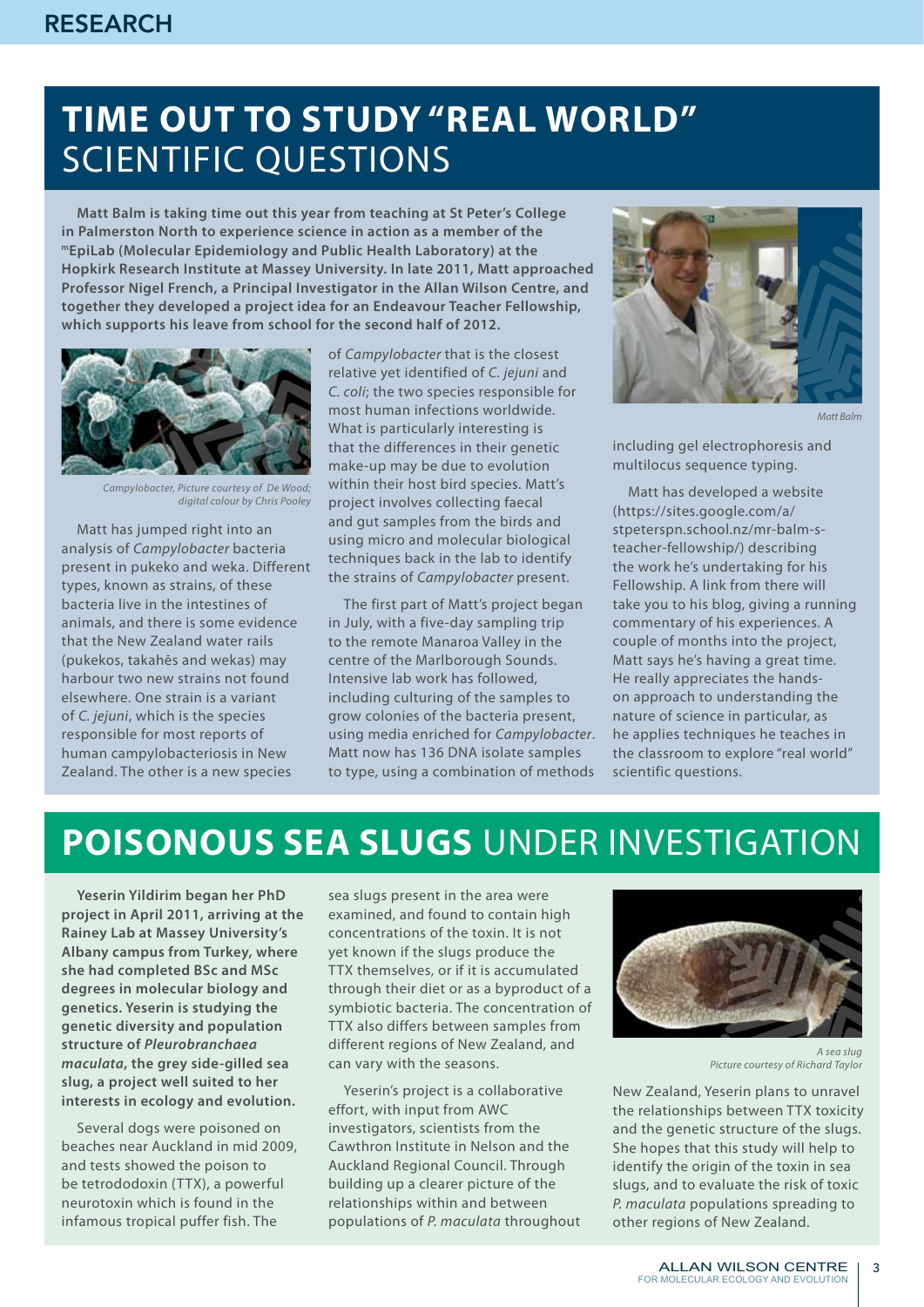# **Mepilab –** the disease control agency

The Molecular Epidemiology and Public Health Laboratory (mEpiLab) is led by Professor Nigel French, a Principal Investigator in the Allan Wilson Centre and Director of Massey University's Infectious Disease Research Centre. The mEpiLab is located within the Hopkirk Research Institute on the Turitea campus at Palmerston North.

Opened in 2007, the Hopkirk Institute is a collaborative venture between Massey and AgResearch, providing state-of-theart scientific facilities for research focusing on the control of parasitic and infectious diseases in animals and food poisoning pathogens affecting New Zealanders. Research by the mEpiLab has resulted in a significant reduction in the rates of foodborne diseases in New Zealand. Team members combine skills and expertise in the fields of epidemiology, microbiology, molecular biology, bioinformatics, mathematical modeling, veterinary science and public health to improve the understanding and control of agents of infectious disease, including *Campylobacter, Salmonella, E. coli, Leptospira, Cryptosporidium* and *Giardia.*



**Testing the waters** Ben Phiri

The number of cases of waterborne gastroenteritis (caused by *Cryptosporidium*, *Giardia* and *Campylobacter* pathogens) in New Zealand is a cause for concern, almost doubling in the past twenty years from 18,000 in 1989 to 34,000 in 2008. As part of his PhD work, Bernard (Ben) Phiri has been traveling to fifteen DOC campgrounds on the East Coast, the Coromandel, Wellington, and in the Marlborough-Nelson region of the South Island, looking for evidence of organisms in the local water and in faecal samples from animals that may harbour the pathogens.

Originally from Zambia, Ben completed his MSc degree at Massey University in Palmerston North in 2008 with Allan Wilson Centre Investigator Professor Nigel French as his supervisor. He returned to New Zealand in January 2011 with his family to begin his PhD project as a member of the mEpiLab. Ben is using a number of approaches to examine the samples

for organisms. *Campylobacter* bacteria will be cultured in the lab before being assigned to species type using molecular methods while the protozoan parasites *Cryptosporidium* and *Giardia* will be identified microscopically. Two-litre samples of water will be used in metagenomic analyses, where all of the DNA present in the sample is sequenced and analysed to determine the species present.

As well as the campground study, Ben is analysing laboratory data for twenty water source sites throughout New Zealand. The water sources are sampled four times a year and the untreated water is tested for the presence of

bacteria (*Campylobacter* and *E. coli*), and protozoa (*Cryptosporidium* and *Giardia*). Land use factors, such as farming, in the areas surrounding the water sources will be analysed in order to identify risk factors for increased concentrations of pathogens in water. Ben is also interested in seeing whether the flow rate of water affects water quality. He has assembled a set of river flow data from NIWA and reported cases of enteric disease over a ten-year period, and will use this to examine the relationship between flow rates and reported infections.



*Ben collecting samples at the river to examine for organisms*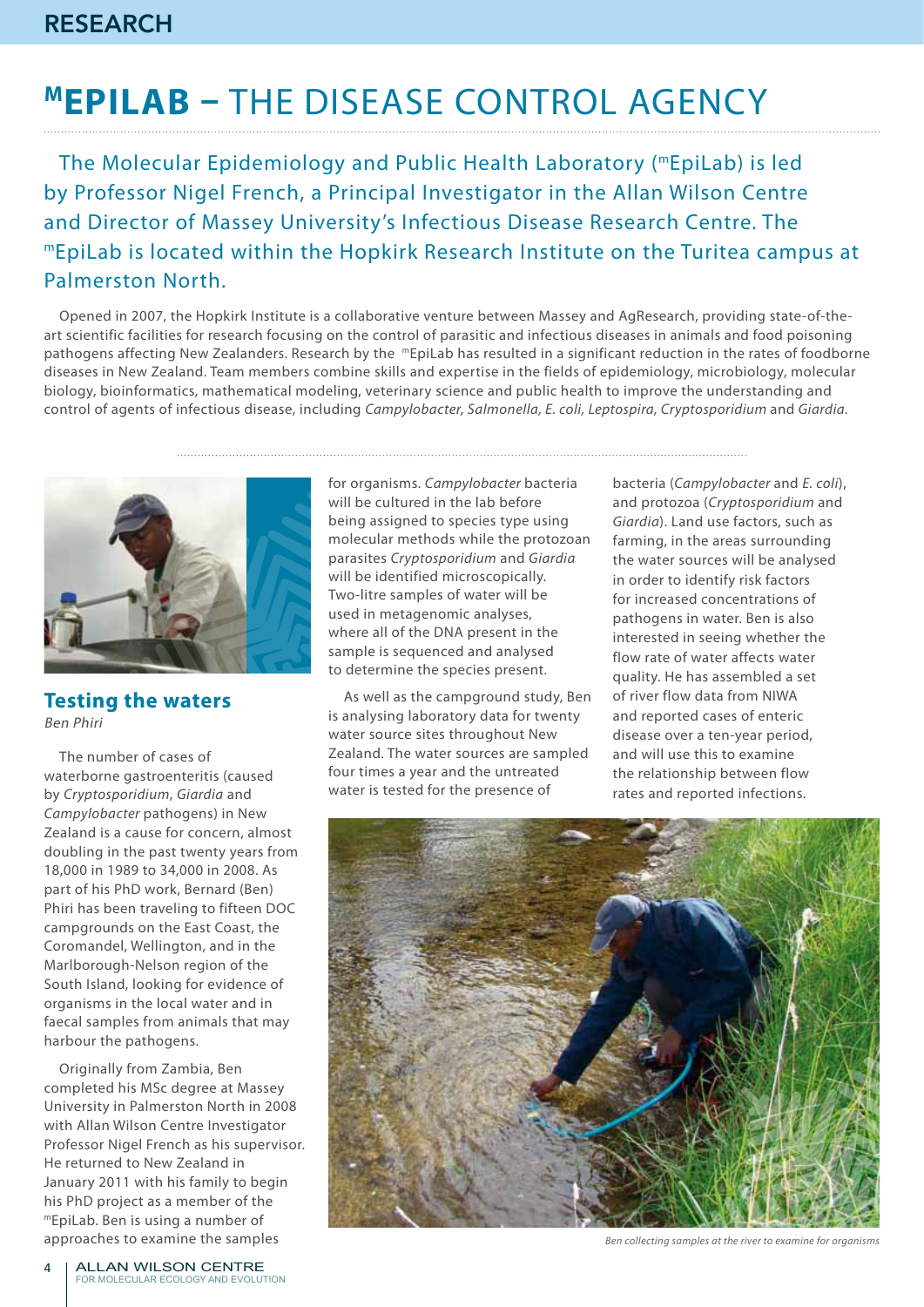

#### **Understanding an all-toocommon New Zealand infection**

Anja Friedrich

*Campylobacter* infections of the intestines are among the most common bacterial diseases in humans. The symptoms begin 2-4 days after eating or drinking contaminated food or water, and can include fever, nausea, vomiting and diarrhea lasting for about a week. Not pleasant, but far less common than it used to be thanks to the molecular detective work of AWC Principal Investigator Nigel French.

As part of his team, and the ongoing effort to reduce the rate of infection, Anja Friedrich is examining several aspects of *Campylobacter* species present in New Zealand for her PhD project in the mEpiLab. Anja comes from northeast

Germany, and previously studied at the University of Greifswald, specialising in phylogenetics and discrete mathematics.

She began her work in April 2011 and has already analysed multilocus sequence typing data collected from more than 4000 bacterial isolates from different sources, including chicken, ruminants (cattle and sheep), farm duck and starlings. She found that distinct *Campylobacter* lineages, or genotypes, are associated with different host species and that there is evidence for different levels of gene transfer within and between these lineages.

The figure shows a detail of the study, with arrows between the *Campylobacter*  clusters derived from water bird, ruminant, farm duck and chicken samples indicating shared genes. The lineages from all of the source animals except starlings have shared genes. The highest level of mixture was found in the wild water birds, with genes detected coming from chicken, farm duck and ruminant lineages. Anja suggests

that one reason for this could be that the migration patterns of ducks and geese provide opportunities for the different *Campylobacter* strains to exchange genes.

Another question Anja aims to answer is whether isolates of *Campylobacter*  associated with human infections are particularly well-suited to adapting to the human body temperature of 38°C from the 42°C body temperature common to poultry. This study will take advantage of phenotypic microarray technology, which will enable the respiration and growth of several isolates to be monitored at the two different temperatures.



*Gene transfer between Camplyobacter strains*



### **The effect of translocation on the health of our birds**

Zoe Grange

Zoe Grange is a doctoral candidate in the mEpiLab working in collaboration with DOC and the NZ Wildlife Health Centre. Translocation is the transport of endangered species from one location to another for release into a safer environment and has become an important and common conservation management strategy

in New Zealand. Zoe is examining the effects of translocations on the health of endangered birds by examining pathogens present in the animals and their environments.

Zoe began her work in August 2011, and has been kept busy collecting and analysing samples from the rare flightless takahē (*Porphyrio hochstetteri*). A small population of takahē was rediscovered in 1948 in Fiordland, fifty years after they were presumed to be extinct due to predation and habitat destruction. Over the following years, small groups of the birds were moved to predator-free, offshore islands and mainland sanctuaries. The population has fluctuated over the years, and is now estimated at 227 adult birds - 84 of which have been sampled by Zoe on trips to the remote offshore island sanctuaries and breeding centre near Te Anau.

As well as using takahē as a model for the effects of translocation, Zoe has been visiting Maud Island in the Marlborough

Sounds every three months to collect samples from passerines and is about to embark on a subproject working with Little Blue Penguins. Zoe says she has been particularly enjoying the fieldwork component of her project, as sampling trips take her to remote parts of the country others rarely get a chance to visit.



*A Takahē Picture courtesy of Thomas Burns*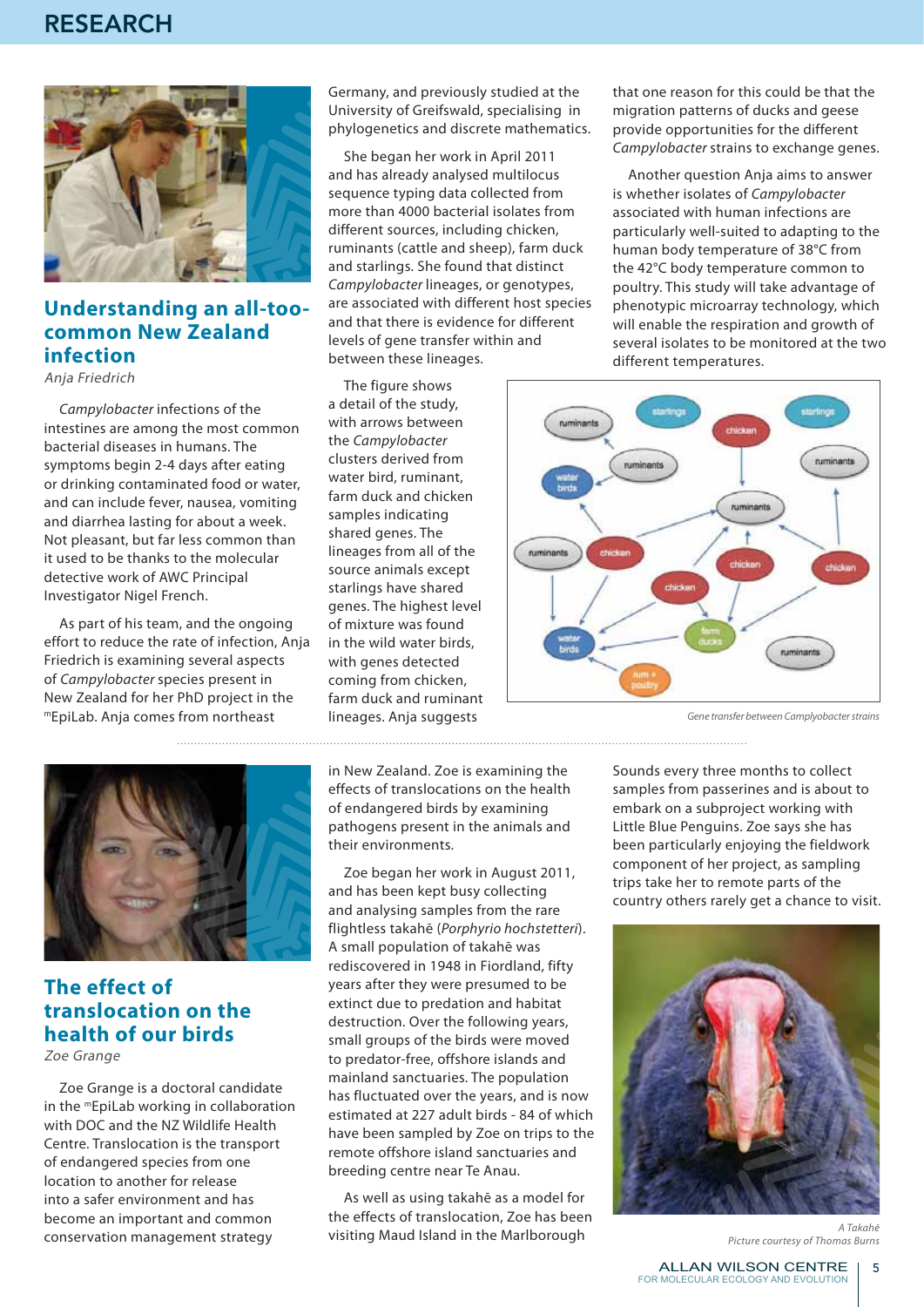# **Walking the talk:** the Transit of Venus heralds a new vision for Tolaga Bay

On 6 June, Allan Wilson Centre scientists joined delegates to the Transit of Venus Forum, European astronomers and poets, cabinet ministers, and hundreds of locals, to witness the Transit of Venus in Tolaga Bay, and to discuss how science can help New Zealand progress on all fronts.

A sign of the progress we all want with restoration of our land and waterways was already underway for all to see – the Uawanui-a-Raumatua Ecological Restoration Project was launched by Professor Charles Daugherty, then director of the Allan Wilson Centre, together with Te Aitanga a Hauiti and the Uawa Tolaga Bay community. The Centre has paid for experienced restoration consultants, Clive Anstey and Peter Handford, to work with the community to help envision and direct the project. The magnificent day of celebration in Tolaga Bay included the opportunity to plant hundreds of trees at the Uawa River mouth.

Some may still be standing in 2117 when the next Transit of Venus occurs.

The project was oft referred to during the Forum, where delegates came back time and time again to the need to underpin our economy with a healthy

**The magnificent day of celebration in Tolaga Bay included the opportunity to plant hundreds of trees at the Uawa river mouth.**

**UAWANUI-A-RUAMATUA** 

environment and reform our measure of economic progress to take full account of the values of our environment. Economists and businessmen like Dr Gareth Morgan were among the most vocal advocates. Sir Paul Callaghan, initiator of the Forum, had best expressed the consensus that it is not *either* the economy *or* the environment, it has to be both, and they are mutually dependent. This was one of Sir Paul's motivations for convening the Forum – sadly he never lived to see the realisation of all his work over three years.

Local farmer and Forum delegate, Bridget Parker, talked movingly about the ups and downs Tairawhiti landowners repeatedly experience, from Cyclone Bola to the recent downturn in the wine

*AWC Manager, Wendy Newport-Smith, and former director, Professor Charles Daugherty at the community launch of the Uawanui Sustainability Project*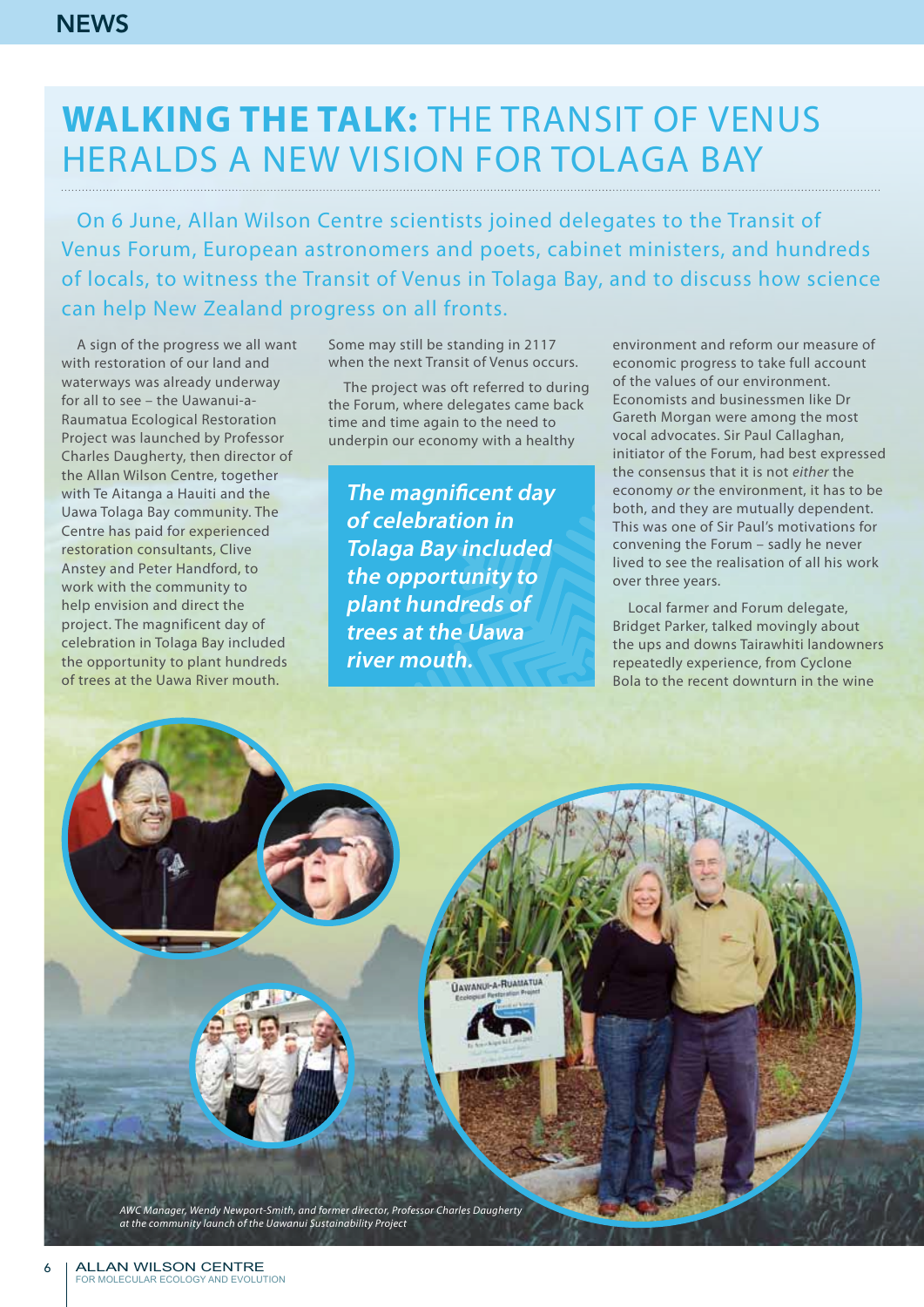industry. She had seen all her 1500 sheep float over the fences and out to sea in the never to be forgotten Cyclone. She complimented the Allan Wilson Centre on "walking the talk" – applying conservation theory to practice, and getting to know the people in the area well enough to understand local land issues, in particular those related to forest harvesting.

The young people of Gisborne and Tolaga Bay exemplified delegates' expressed hopes for New Zealanders' education and development. Science and technology take high priority at Tolaga Bay Area School and are made relevant to their lives. Students were confident and knowledgeable tour guides on the buses that took delegates up to the Bay, performed in their own original award-winning play, gave speeches, raised flags, buried time capsules, planted

trees, exhibited photo essays of the Catchment, unveiled a mural, performed with the easy grace and timing that comes from hundreds of hours of rehearsal, and hosted the manuhiri with a bursting pride. Every single child, from age 5-18, had a role to play. An unseasonably warm sun shone over Tairawhiti while heavy rain and snow

**An unseasonably warm sun shone over Tairawhiti while heavy rain and snow disabled the rest of the country, as if to reward their years of preparation.**

disabled the rest of the country, as if to reward their years of preparation.

Now the visitors have returned home to concentrate on their own personal and professional challenges, it's back to work for the people of Uawa/Tolaga Bay – and it will be hard work over many decades. Planting, weeding - endless weeding - the beginning of a new relationship with the forest owners, and no doubt many demoralizing clean-ups after future floods, hopefully none as catastrophic as Bola. But the guidance of a clear vision and practical plan, put together by the community and supported by land science experts, gives the people of Uawa/Tolaga Bay confidence that all their hard work will finally transform the Catchment into the "kind of second paradise" Joseph Banks saw there in 1769.

By Glenda Lewis